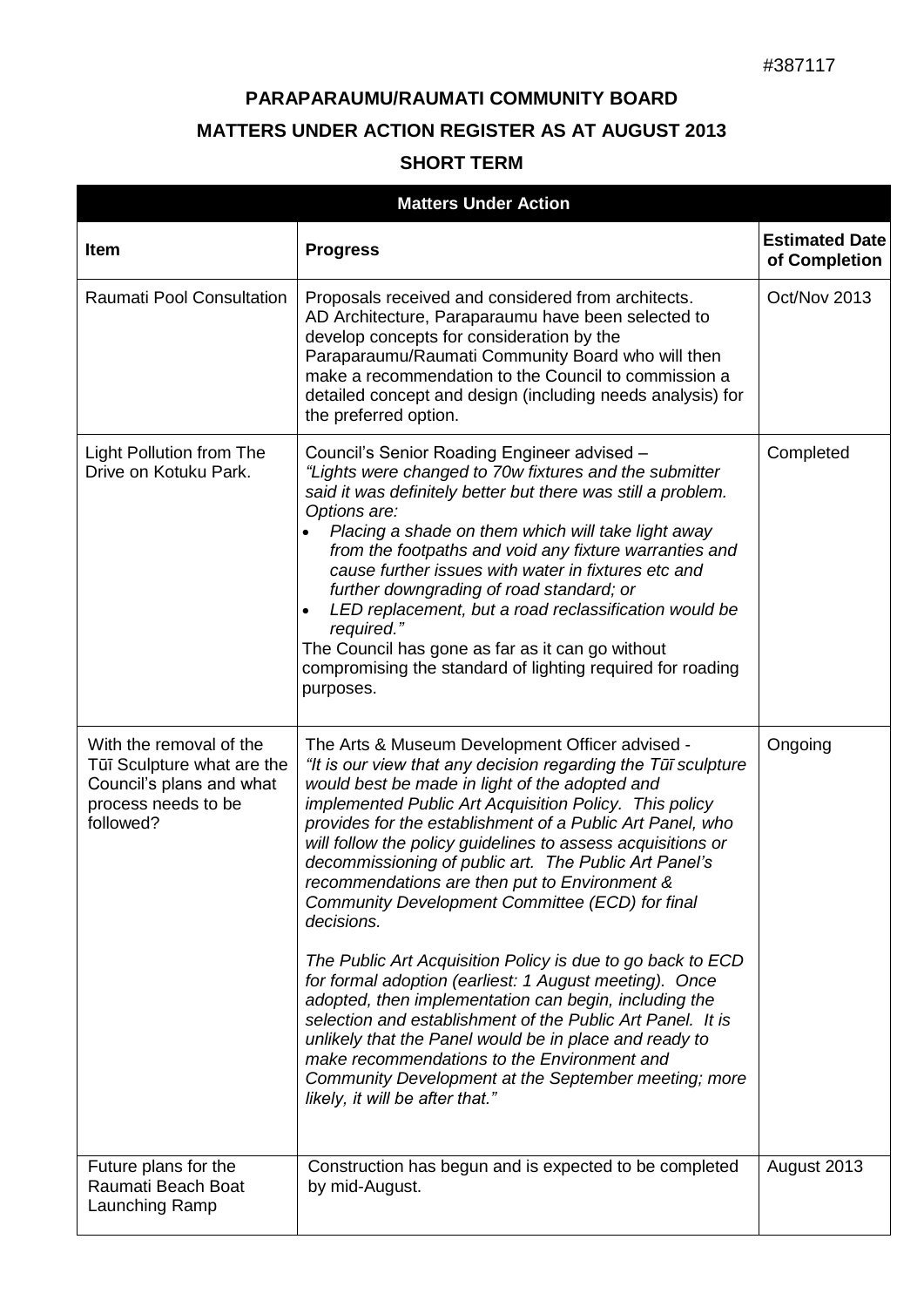| <b>Matters Under Action</b>                                                                                                                                                                                                                                                   |                                                                                                                                                                                                                                                                                                                                                                                                                                                                                                                                                                                                                                                                             |                      |  |  |
|-------------------------------------------------------------------------------------------------------------------------------------------------------------------------------------------------------------------------------------------------------------------------------|-----------------------------------------------------------------------------------------------------------------------------------------------------------------------------------------------------------------------------------------------------------------------------------------------------------------------------------------------------------------------------------------------------------------------------------------------------------------------------------------------------------------------------------------------------------------------------------------------------------------------------------------------------------------------------|----------------------|--|--|
| Parking times outside the<br>Raumati Beach Shop on<br>Alexander Road                                                                                                                                                                                                          | Roading Asset Manager advised that monitoring of<br>parking needed to be consistent around the District<br>including standard signs for parking times. Council was<br>looking into a Signage Audit throughout the District which<br>included a review of the parking signage and parking<br>infringement process.                                                                                                                                                                                                                                                                                                                                                           | Completed            |  |  |
| Awatea Lakes                                                                                                                                                                                                                                                                  | A meeting took place with residents who agreed they would<br>trial the Kapiti Boating Club's Awatea Lagoon Policy and a<br>follow up meeting would be arranged to discuss and review<br>with residents at the end of January 2014.                                                                                                                                                                                                                                                                                                                                                                                                                                          | January 2014         |  |  |
| Leinster Avenue<br>Playground                                                                                                                                                                                                                                                 | A submission has been sent to NZTA. Awaiting response<br>from NZTA.                                                                                                                                                                                                                                                                                                                                                                                                                                                                                                                                                                                                         | 19 September<br>2013 |  |  |
| Concerns during the<br>construction period of the<br>Expressway and how it<br>would impact residents                                                                                                                                                                          | Verbal update will be provided at the meeting.                                                                                                                                                                                                                                                                                                                                                                                                                                                                                                                                                                                                                              | 6 August 2013        |  |  |
| Parking around Iver Trask<br>Place                                                                                                                                                                                                                                            | Council is in the process of looking at how they manage<br>parking in the wider area, from the Iver Trask Place / Rimu<br>Road intersection through to Ngahina Street and the<br>Coastlands Aquatic Centre. It was felt that designating<br>parking for patrons only would prove to be difficult to<br>administer but are considering introducing some time<br>limited areas to encourage turnover. Council are aware of<br>the number of cars that might belong to rail commuters so<br>will definitely be looking to find a way to limit or prevent<br>that in the future.<br>As a plan is developed the Paraparaumu/Raumati<br>Community Board would be kept up to date. | Ongoing              |  |  |
| Traffic flow-one-way<br>system around<br>Countdown, ASB and<br>Kapiti Mags in Coastlands<br>Parade                                                                                                                                                                            | This issue is being investigated.                                                                                                                                                                                                                                                                                                                                                                                                                                                                                                                                                                                                                                           | 19 Sept 2013         |  |  |
| Tidying up of Matai Road<br>Industrial Area including:<br>• yellow dotted lines<br>painted on the curve of<br>the bend to prevent<br>parking; and<br>• strategically placed<br>bollards to prevent Blue<br>Bird rentals parking their<br>vehicles on the<br>berm/Council land | The site has been tidied up following the issue of an<br>abatement notice.                                                                                                                                                                                                                                                                                                                                                                                                                                                                                                                                                                                                  | Completed            |  |  |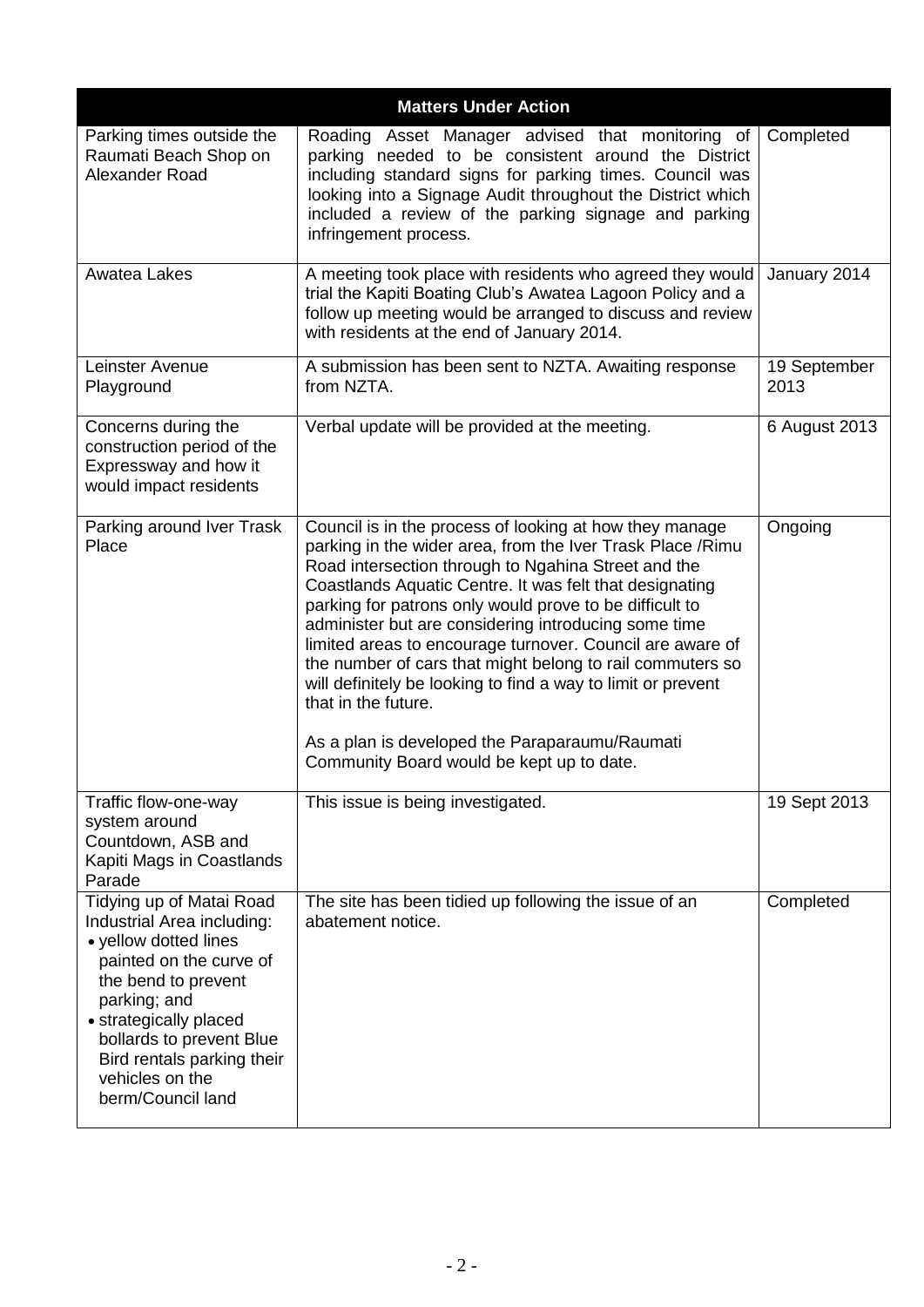| <b>Raumati South Residents Association requested:</b> |                                                                                                                      |                                                                                                                                                                                                                                                                                                                                                                                                                                                                                                                                                                                        |               |  |  |  |
|-------------------------------------------------------|----------------------------------------------------------------------------------------------------------------------|----------------------------------------------------------------------------------------------------------------------------------------------------------------------------------------------------------------------------------------------------------------------------------------------------------------------------------------------------------------------------------------------------------------------------------------------------------------------------------------------------------------------------------------------------------------------------------------|---------------|--|--|--|
|                                                       | 1. Reduced speed through<br>Raumati South Village                                                                    | Following the traffic/parking survey, consultation would<br>be carried out with a number of organisations including<br>the Police, NZTA and the Raumati South Residents<br>Association and the final approval report should be ready<br>by the end of 2013.<br>A resolution was passed at the 25 June meeting -<br>That the Paraparaumu/Raumati Community Board<br>gives in principal approval to reduce the speed limits in<br>Raumati South Village and surrounds and asks staff to<br>carry out consultation, designs and report back to the<br>Community Board for final approval. | December 2013 |  |  |  |
|                                                       | 2. Inconsistency in parking<br>times outside the Four<br>Square Dairy on Poplar<br>Avenue                            |                                                                                                                                                                                                                                                                                                                                                                                                                                                                                                                                                                                        |               |  |  |  |
|                                                       | 3. Concerns of traffic<br>reversing out of angled<br>parks outside the Four<br>Square Diary area on<br>Poplar Avenue |                                                                                                                                                                                                                                                                                                                                                                                                                                                                                                                                                                                        |               |  |  |  |
|                                                       | 4. Improving/formalising<br>the casual pathways that<br>links Leinster Ave/<br><b>Sydney Cres</b>                    | Mulching is complete and the area cleared.                                                                                                                                                                                                                                                                                                                                                                                                                                                                                                                                             | Completed     |  |  |  |